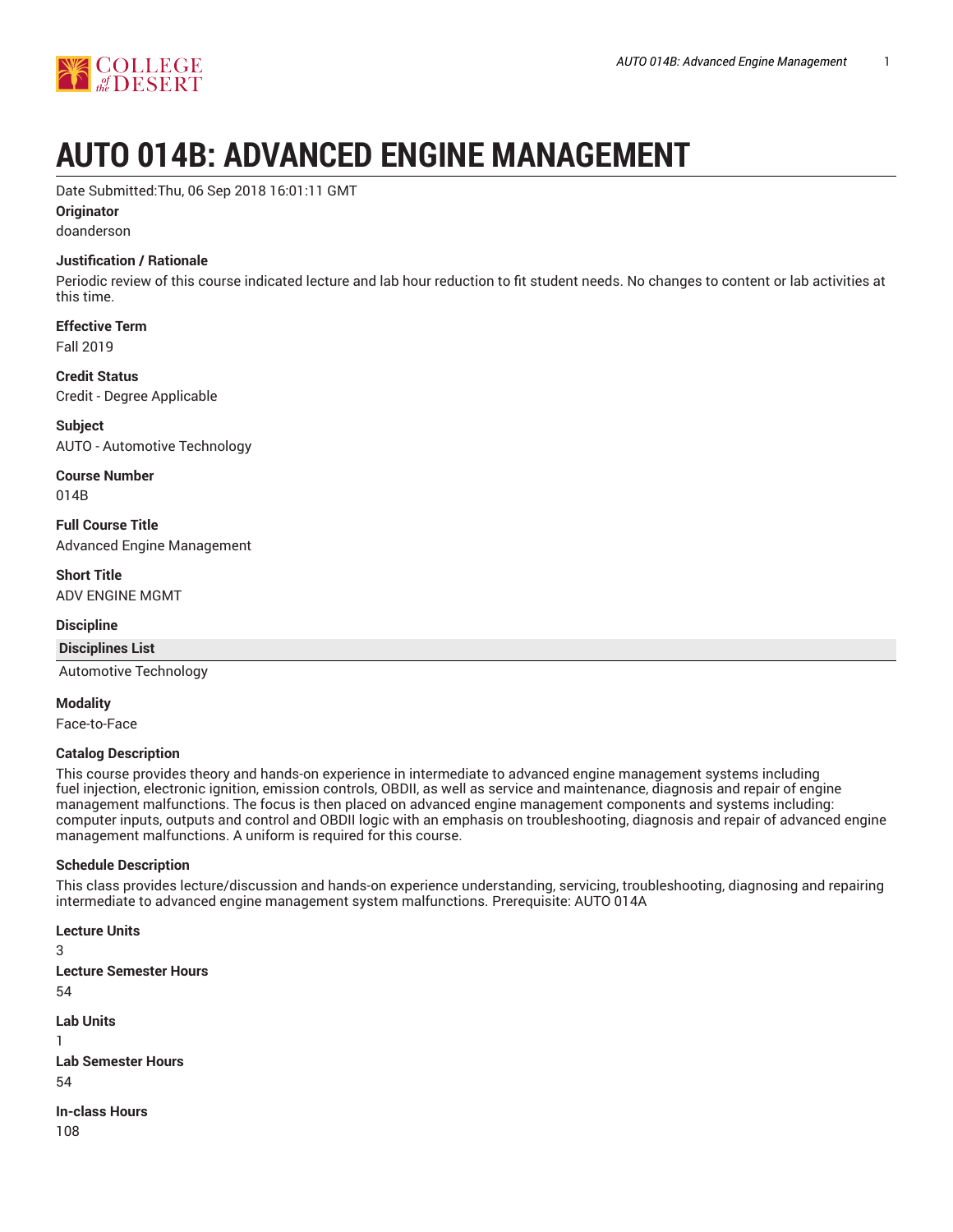

### **Out-of-class Hours** 108

**Total Course Units** 4 **Total Semester Hours** 216

**Prerequisite Course(s)** AUTO 014A

## **Required Text and Other Instructional Materials**

**Resource Type** Book

**Author** Halderman, James

**Title** Advanced Engine Performance Diagnosis

**Edition** 6th

**Publisher** Prentice Hall

**Year**

2015

**College Level** Yes

**Flesch-Kincaid Level** 13

**ISBN #** 978-1-4018-7787-3

**Resource Type**

Book

**Author** Halderman, James

#### **Title**

Modern Automtive Technology NATEF Standardds Job Sheets for Performance Based Learining

**Edition**

5th

#### **Publisher**

Pearson

**Year** 2015

**College Level**

Yes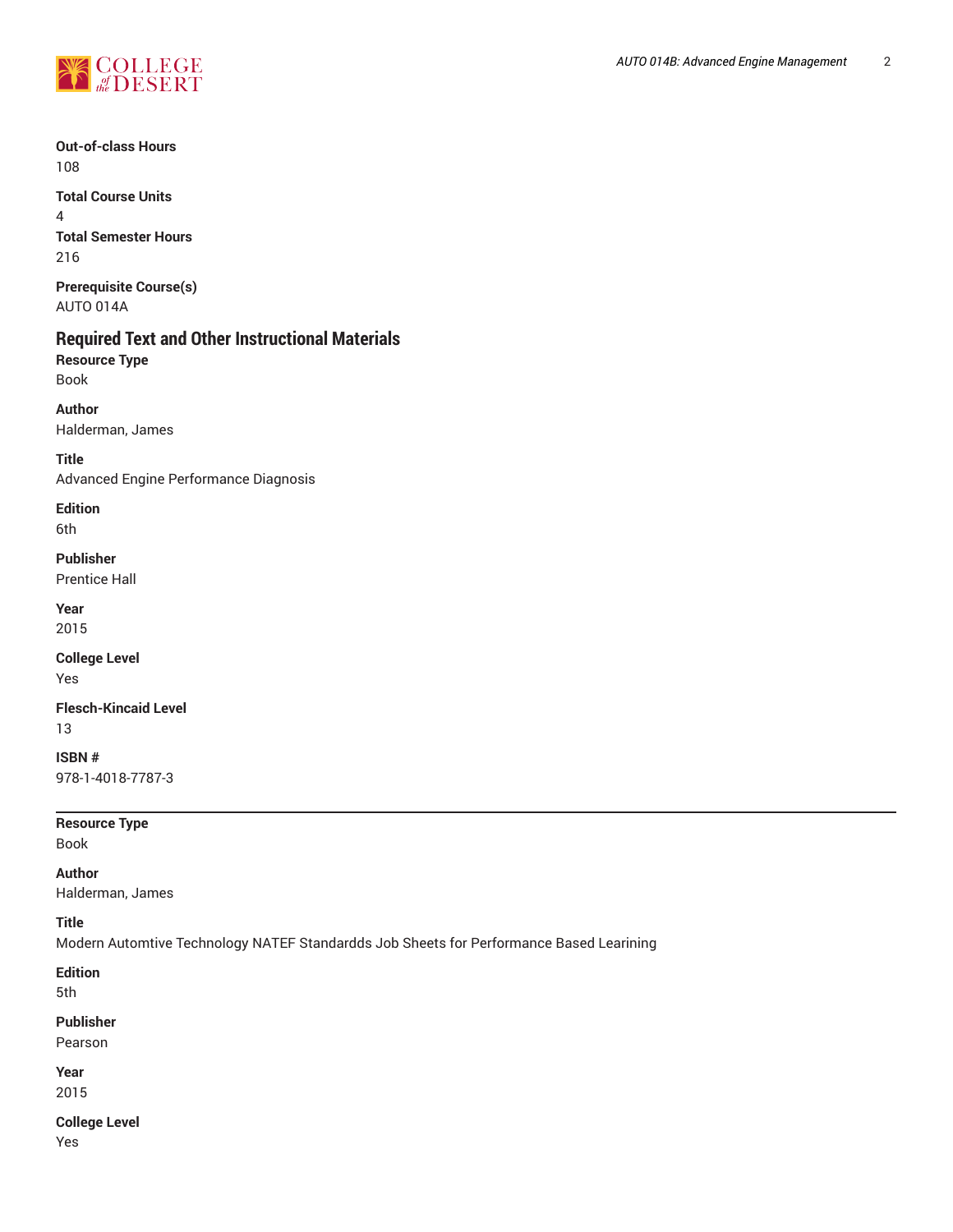

#### **Flesch-Kincaid Level**

13

**ISBN #** 978-1-63126-378-1

#### **Class Size Maximum**

21

#### **Entrance Skills**

Complete work order to include customer information, vehicle identifying information, customer concern, related service history, cause, and correction.

#### **Prerequisite Course Objectives**

AUTO 014A-Complete work order to include customer information, vehicle identifying information, customer concern, related service history, cause, and correction.

#### **Entrance Skills**

Research applicable vehicle and service information, such as engine management system operation, vehicle service history, service precautions, and technical service bulletins

#### **Prerequisite Course Objectives**

AUTO 014A-Research applicable vehicle and service information, such as engine management system operation, vehicle service history, service precautions, and technical service bulletins.

#### **Entrance Skills**

Diagnose engine mechanical, electrical, electronic, fuel, and ignition concerns with an oscilloscope and/or engine diagnostic equipment; determine necessary action

#### **Prerequisite Course Objectives**

AUTO 014A-Diagnose engine mechanical, electrical, electronic, fuel, and ignition concerns with an oscilloscope and/or engine diagnostic equipment; determine necessary action.

#### **Entrance Skills**

Prepare 4 or 5 gas analyzer; inspect and prepare vehicle for test, and obtain exhaust readings; interpret readings, and determine necessary action.

#### **Prerequisite Course Objectives**

AUTO 014A-Prepare 4 or 5 gas analyzer; inspect and prepare vehicle for test, and obtain exhaust readings; interpret readings, and determine necessary action.

#### **Entrance Skills**

Inspect and test ignition primary circuit wiring and solid state components; perform necessary action.

#### **Prerequisite Course Objectives**

AUTO 014A-Inspect and test ignition primary circuit wiring and solid state components; perform necessary action.

#### **Course Content**

- 1. Review of AUTO-014A materials
- 2. Diagnostic scan tools and Digital Storage Oscilloscope
- 3. Computer input and output sensors
- 4. Fuel systems input and output sensors
- 5. Ignition system input and output sensors
- 6. OBDII diagnosis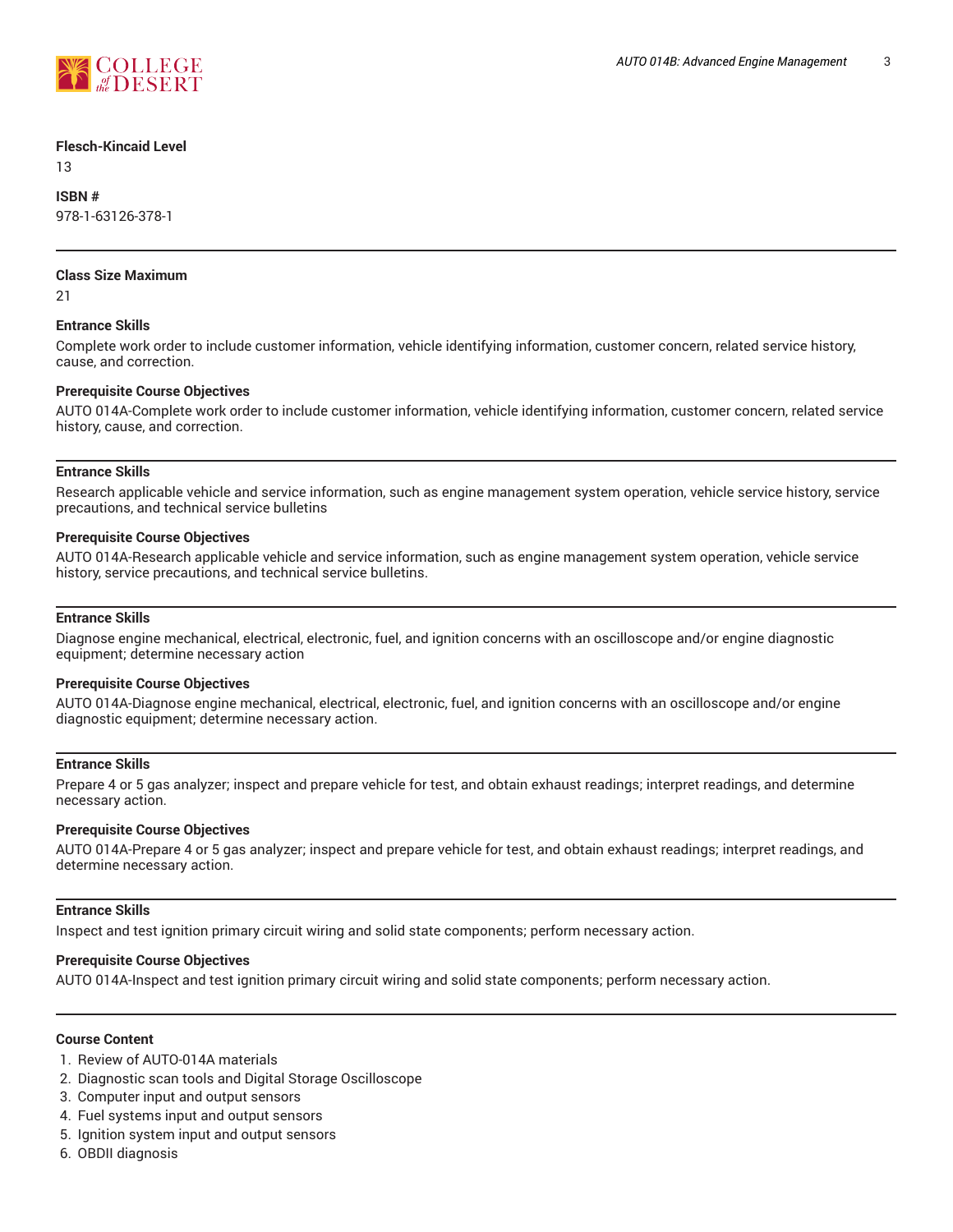

- 7. Exhaust gas analyzer diagnosis
- 8. Chrysler web-based training modules

#### **Lab Content**

- 1. Safety & environmental protection
- 2. Lab practice with diagnostic scan tools and Digital Storage Oscilloscope
- 3. Identify and test various computer input and output sensors
- 4. Identify and test various fuel systems input and output sensors
- 5. Identify and test various ignition system input and output sensors
- 6. Diagnose and repair vehicles with an OBDII concern
- 7. Diagnose driveablility concerns using the exhaust gas analyzer
- 8. Required tasks to meet NATEF 2017 MAST standards

#### **Course Objectives**

|              | <b>Objectives</b>                                                                                                                                                                                                                                                                                          |
|--------------|------------------------------------------------------------------------------------------------------------------------------------------------------------------------------------------------------------------------------------------------------------------------------------------------------------|
| Objective 1  | Diagnose oil leaks, emissions, and drivability problems resulting from malfunctions in the positive crankcase<br>ventilation (PCV) system; determine necessary action.                                                                                                                                     |
| Objective 2  | Inspect, test and service emission control systems, including the EVAP system.                                                                                                                                                                                                                             |
| Objective 3  | Inspect and test electrical/electronic sensors, controls, and wiring of exhaust gas recirculation (EGR) systems;<br>perform necessary action.                                                                                                                                                              |
| Objective 4  | Deduce the causes of emissions or drivability concerns resulting from malfunctions in the computerized engine<br>control system with stored diagnostic trouble codes.                                                                                                                                      |
| Objective 5  | Diagnose emissions or drivability concerns resulting from malfunctions in the computerized engine control system<br>with no stored diagnostic trouble codes; determine necessary action.                                                                                                                   |
| Objective 6  | Evaluate module communication (including CAN/BUS systems) errors using a scan tool and interpret data.                                                                                                                                                                                                     |
| Objective 7  | Inspect and test computerized engine control system sensors, powertrain control module (PCM), actuators, and<br>circuits using a graphing multimeter (GMM)/digital storage oscilloscope (DSO); perform necessary action.                                                                                   |
| Objective 8  | Access and use service information to perform5 step diagnosis procedure.                                                                                                                                                                                                                                   |
| Objective 9  | Diagnose drivability and emissions problems resulting from malfunctions of interrelated systems (cruise control,<br>security alarms, suspension controls, traction controls, A/C, automatic transmissions, non-OEM-installed accessories,<br>or similar systems); determine necessary action.              |
| Objective 10 | Interpret evaporative emission related diagnostic trouble codes (DTCs); determine necessary action.                                                                                                                                                                                                        |
| Objective 11 | Perform mechanical engine services including adjust valves on engines with mechanical or hydraulic lifters, Remove<br>and replace timing belt; verify correct camshaft timing, mechanical/electrical fans, fan clutch, fan shroud/ducting, air<br>dams, and fan control devices; perform necessary action. |
| Objective 12 | Identify hybrid vehicle internal combustion engine service precautions.                                                                                                                                                                                                                                    |
|              |                                                                                                                                                                                                                                                                                                            |

#### **Student Learning Outcomes**

|           | Upon satisfactory completion of this course, students will be able to:                                                            |
|-----------|-----------------------------------------------------------------------------------------------------------------------------------|
| Outcome 1 | Demonstrate shop safety practices.                                                                                                |
| Outcome 2 | Diagnose and repair intermediate to advanced level engine management system malfunctions.                                         |
| Outcome 3 | Student will work in a team to formulate a proper diagnosis or repair plan.                                                       |
| Outcome 4 | Demonstrate proficiency in referencing service information, following advanced diagnostic flow-charts and<br>documenting repairs. |

#### **Methods of Instruction**

| <b>Method</b>                      | Please provide a description or examples of how each instructional<br>method will be used in this course. |
|------------------------------------|-----------------------------------------------------------------------------------------------------------|
| Demonstration, Repetition/Practice | Students will complete assigned assignments demonstrating their ability<br>to perform the task            |
| Technology-based instruction       | Instructor lecture                                                                                        |
| Participation                      | Chapter reading and homework                                                                              |
| Observation                        | Instructor observation during assigned tasks                                                              |
| Lecture                            | Instructor lead instruction                                                                               |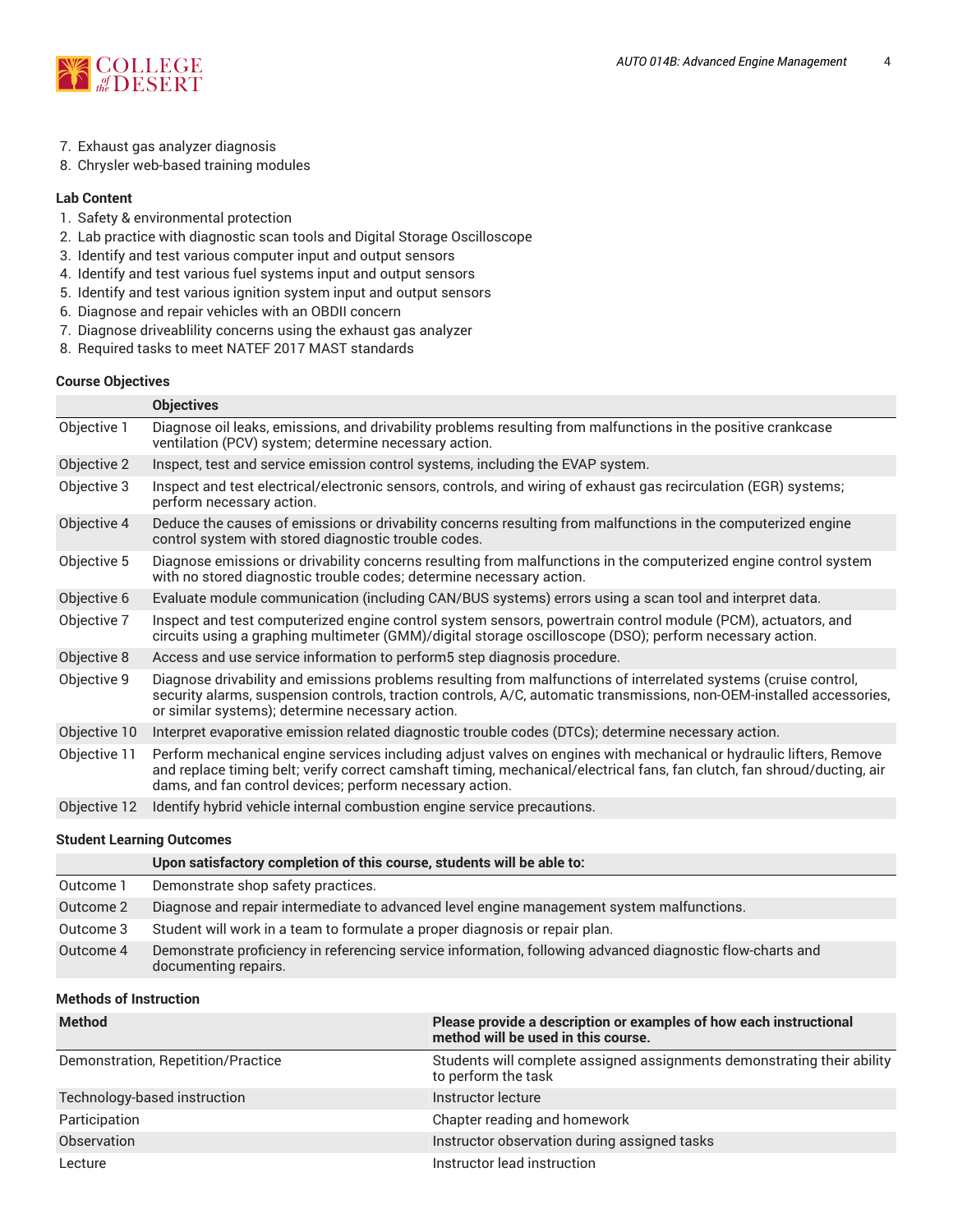

| Laboratory                                       | Instructor lead lab activities                                                                         |                           |  |  |  |  |
|--------------------------------------------------|--------------------------------------------------------------------------------------------------------|---------------------------|--|--|--|--|
| Discussion                                       | Weekly discussions                                                                                     |                           |  |  |  |  |
| <b>Methods of Evaluation</b>                     |                                                                                                        |                           |  |  |  |  |
| <b>Method</b>                                    | Please provide a description or examples of how<br>each evaluation method will be used in this course. | <b>Type of Assignment</b> |  |  |  |  |
| College level or pre-collegiate essays           | Book report, verbal presentation or other research<br>based assignment                                 | Out of Class Only         |  |  |  |  |
| Oral and practical examination                   | Book report, verbal presentation or other research<br>based assignment                                 | In and Out of Class       |  |  |  |  |
| Student participation/contribution               | Weekly chapter homework                                                                                | In and Out of Class       |  |  |  |  |
| Mid-term and final evaluations                   | Quizzes and/or exams                                                                                   | In and Out of Class       |  |  |  |  |
| Tests/Quizzes/Examinations                       | Quizzes and/or exams                                                                                   | In and Out of Class       |  |  |  |  |
| Group activity participation/observation         | Book report, verbal presentation, lab activities                                                       | In and Out of Class       |  |  |  |  |
| Presentations/student demonstration observations | Book report, verbal presentation or other research<br>based assignment                                 | In and Out of Class       |  |  |  |  |
| Laboratory projects                              | Lab assignments and tasks                                                                              | In and Out of Class       |  |  |  |  |
| Term or research papers                          | Book report, verbal presentation or other research<br>based assignment                                 | In and Out of Class       |  |  |  |  |
| Written homework                                 | Chapter homework                                                                                       | Out of Class Only         |  |  |  |  |

#### **Assignments**

#### **Other In-class Assignments**

- 1. Review homework from required text: multiple-choice questions, fill in the blank and essay questions to be graded each week.
- 2. Complete SP2 safety tests.
- 3. Notes on lecture.
- 4. Participation in discussion related to topic of lecture.
- 5. Students must keep a notebook of all course materials including homework, class notes, handouts, class project and team activities. The notebook must be organized by chapter, in-class notes, handouts and extra-credit assignments. The notebook will be evaluated after the half-way point and graded at the end of the course.
- 6. Review and discuss vehicle diagnosis, troubleshooting and repair of personal, shop and other vehicles to be evaluated by the instructor during lab time.
- 7. Must develop teamwork skills through classroom interaction and discussion.

#### **Other Out-of-class Assignments**

- 1. Readings from required text: 1-3 chapters per week from both classroom and shop manuals.
- 2. Homework from required text: multiple-choice questions, fill in the blank and essay questions to be graded each week.
- 3. Completion of SP2 safety tests.
- 4. Assigned readings and written summaries from selected instructor handouts.
- 5. Written summaries and analysis of assigned websites.
- 6. Must complete a course project consisting an essay describing, analyzing and summarizing a selected topic, including out of class research and fieldwork.
- 7. Students must keep a notebook of all course materials including homework, class notes, handouts, class project and team activities. The notebook must be organized by chapter, in-class notes, handouts and extra-credit assignments. The note book will be evaluated after the half-way point and graded at the end of the course.
- 8. Vehicle diagnosis, troubleshooting and repair of personal, shop and other vehicles to be evaluated by the instructor during lab time.
- 9. Hands-on lab worksheets matching each course objective. These will be graded by the instructor throughout the semester during lab time.
- 10. Must develop teamwork skills through lab activities and assigned special projects.
- 11. Chrysler web-based training.

#### **Grade Methods**

Letter Grade Only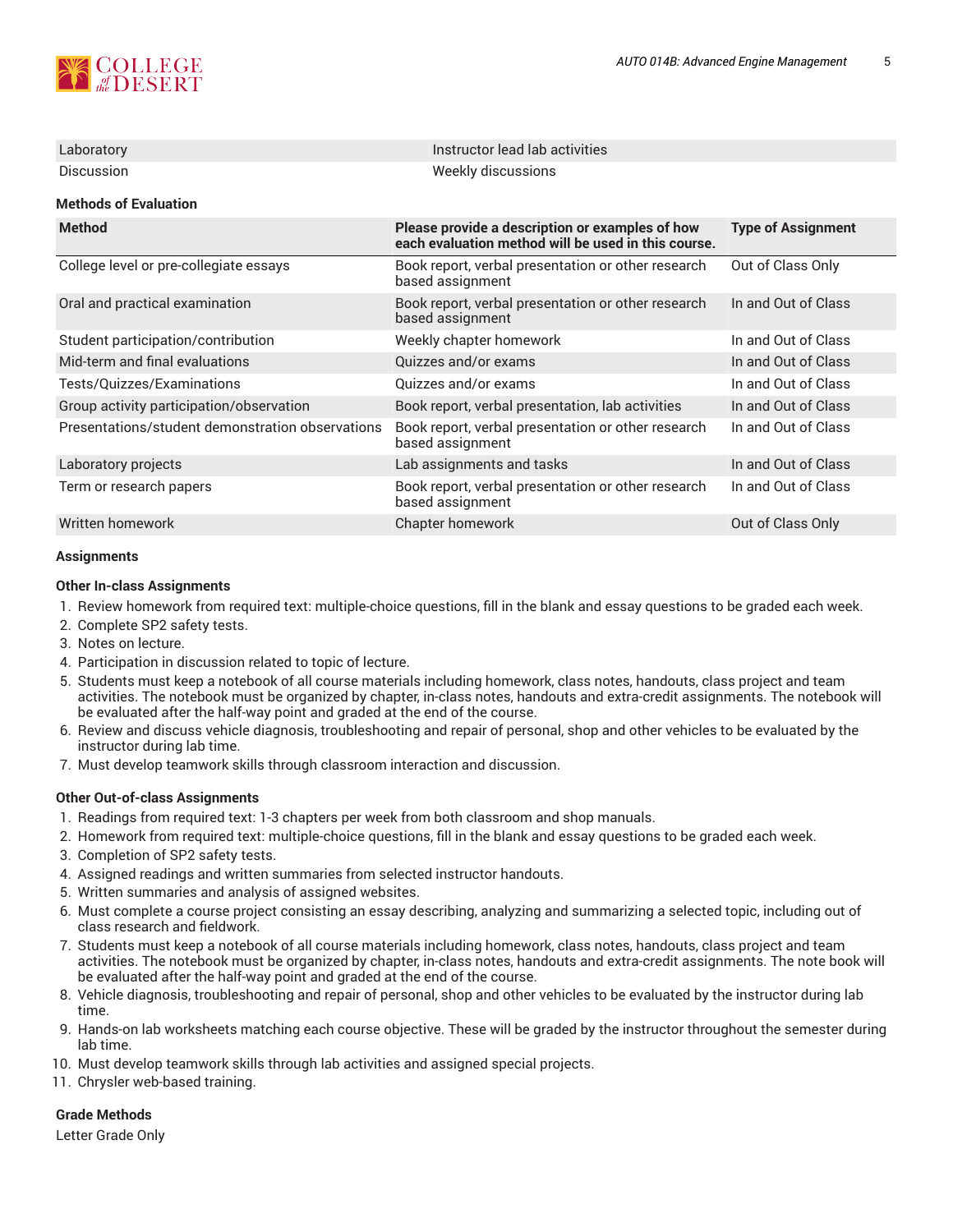

## **MIS Course Data**

**CIP Code** 47.0604 - Automobile/Automotive Mechanics Technology/Technician.

**TOP Code** 094800 - Automotive Technology

**SAM Code** B - Advanced Occupational

**Basic Skills Status** Not Basic Skills

**Prior College Level** Not applicable

**Cooperative Work Experience** Not a Coop Course

**Course Classification Status** Credit Course

**Approved Special Class** Not special class

**Noncredit Category** Not Applicable, Credit Course

**Funding Agency Category** Not Applicable

**Program Status** Program Applicable

**Transfer Status** Not transferable

**Allow Audit** Yes

**Repeatability** No

**Materials Fee** No

**Additional Fees?** No

## **Files Uploaded**

**Attach relevant documents (example: Advisory Committee or Department Minutes)** AUTO-014B\_2019.pdf

## **Approvals**

**Curriculum Committee Approval Date** 11/6/2018

**Academic Senate Approval Date** 11/29/2018